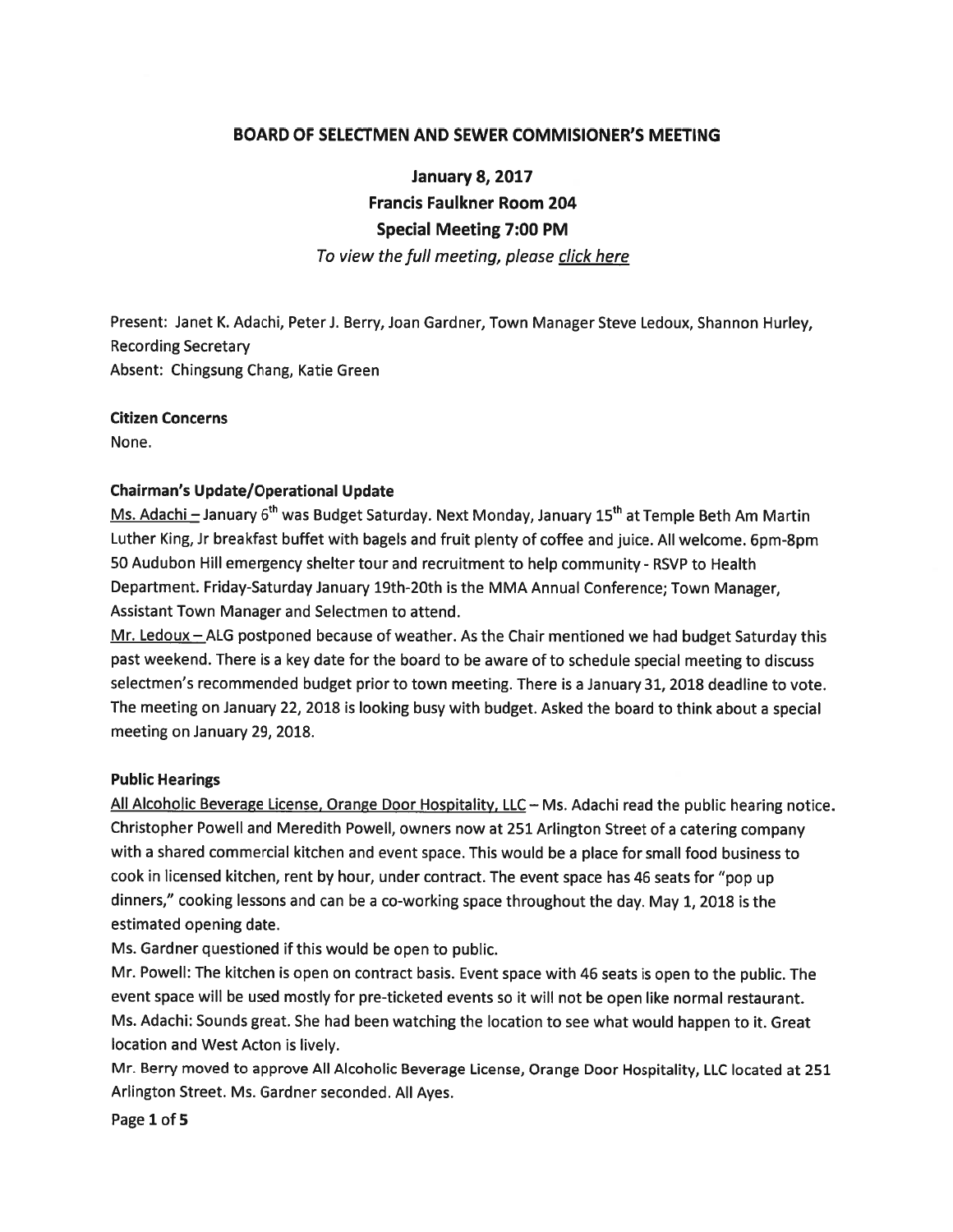Common Victualler License, Orange Door Hospitality, LLC — Ms. Adachi read the public hearing notice.

Mr. Berry moved to approve Common Victualler License, Orange Door Hospitality, LLC located at 251 Arlington Street. Ms. Gardner seconded. All Ayes.

# Traffic Rules and Orders, Proposed Amendment, MBTA Maple Street Parking Lot — Corey York — DPW Director — 3 Proposed Amendments below:

## 1 Maple Street (Parcel 42-1, Town Atlas Map H-2A) MBTA Lot (Assabet River Rail Trail Parking):

Two accessible parking spaces, four perpendicular parking spaces for four hours at any time, between the hours of <sup>6</sup> AM and <sup>6</sup> PM, Monday through Friday, excep<sup>t</sup> weekends and public holidays. Remaining perpendicular parking spaces — Car Pooling Reserved Parking Program. Parking Rate is \$75 per month. Requires <sup>a</sup> minimum of three adults per application. Requires having at least 2 of the 3 applicants in order to be eligible to par<sup>k</sup> in car poo<sup>l</sup> space. If only <sup>a</sup> single applicant is present, the vehicle is not allowed to be left in <sup>a</sup> carpoo<sup>l</sup> parking space. Three parking violations related to commuter parking in South Acton results in the loss of reserved car poo<sup>l</sup> space. Reserved from 6am to lOam Monday — Friday. The space is available to others if not occupied prior to lOam. Not reserved on weekends. Vehicles parked in violation of this section may be ordered by the Police Department to be ticketed or towed at the expense of the owner of the vehicle. Working with Finance to take over late fee and due dates. Winter overnight parking ban in order to clear the lot.

## <sup>2</sup> Stow Street (Parcel 62, Town Atlas Map H-2A) Assabet River Rail Trail Parking:

Two accessible parking spaces- no charge or time restriction. Standard parallel parking spaces- No person shall par<sup>k</sup> <sup>a</sup> vehicle for longer than four hours, between <sup>6</sup> AM and <sup>6</sup> PM, Monday through Friday, excep<sup>t</sup> weekends and public holidays. Parking is only permitted within <sup>a</sup> designated parking space. Parking is not allowed in any other areas. Vehicles parked in violation of this section may be ordered by the Police Department to be ticketed or towed at the expense of the owner of the vehicle.

Elm Street Parking, Prohibition in <sup>p</sup>ick-up and drop off. No parking zone on Agawam side to tennis courts and then modular buildings to tennis courts.

Mr. Berry: Carpool would be grea<sup>t</sup> to maximize space. People are parking there for free now, how will you roll this out?

Mr. York: It would start as <sup>a</sup> first come, first serve basis to ge<sup>t</sup> people going. We would alert people and pu<sup>t</sup> up signage that free parking is going to terminate on such and such <sup>a</sup> date.

Mr. Berry: Putting an article in Beacon would be preferred to <sup>g</sup>ive <sup>a</sup> heads up that this is being rolled out. On the weekends there is no fee for parking for the rail trail?

Mr. York: Right now no fee for parking on weekends.

Mr. Berry: There are two accessible spaces, how many other spaces are there for shared commuters? Mr. York: <sup>26</sup> other for carpoo<sup>l</sup> and we would maintain one open spo<sup>t</sup> for swing space if someone is instructed to park elsewhere.

Page 2 of 5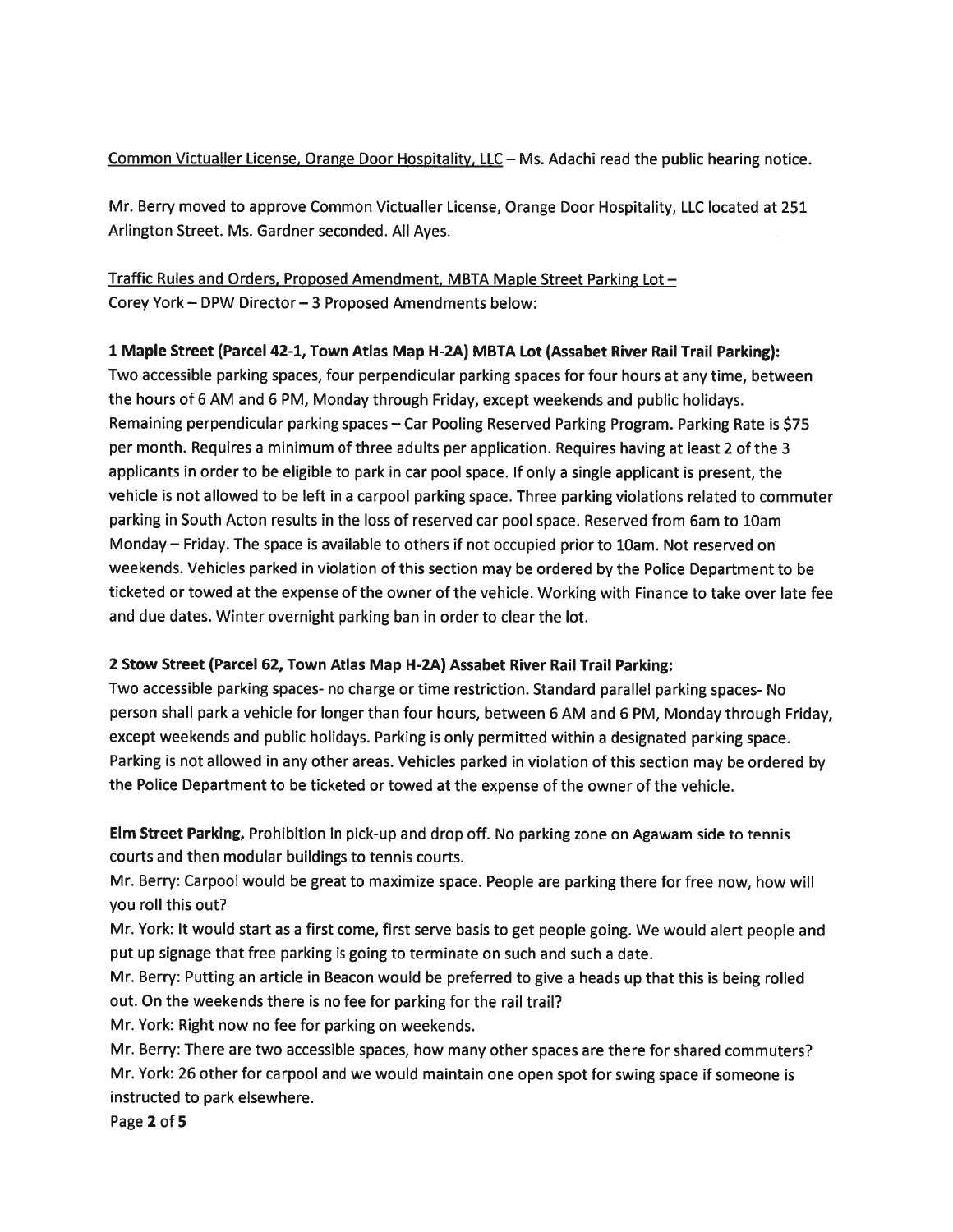Ms. Gardner: Wit there be someone on site to check the 2-3 people in the carpool? Mr. York: Officers would have to enforce and be there from 6am-lOam. Best chance is to see in the morning because some people may come home without the other passengers.

Mr. Ledoux: The parking on Elm, or the no parking, do you think that would impact Agawam? There have been complaints over the years about spill over parking.

Mr. York: I think issue of the section is the pick-up drop off is just cleaning that up. We already extended no parking on Agawam from Elm down the street as <sup>a</sup> no parking area.

Officer Stackhouse: Issue on the Agawam no complaints and posted and updating is working. It is the issue of the sidewalk in front of the schools parking and entering event or pick up child forcing children into the road on Elm Street in winter months to go into Indian Village via Agawam. Afternoon hours and morning with the buses pulling in there is no way for pubic to pull into school and park. So there is no parking anywhere excep<sup>t</sup> on Agawam, further down pas<sup>t</sup> the no parking zone, which eliminates the issue.

David Martin High Street – Voted for all the proposed changes. Trying this as all a carpool lot with the 25 spaces will take 50 and 75 people out of the main lot —biggest way to leverage the lot to help solve parking situation. Explained the "3 strikes and you're out rule" as stated above.

Mr. Berry moved that the Traffic Rules and Orders adopted by the Board of Selectmen and dated September 22, 2014, are hereby amended by adding the following new parking restriction to Article VII, Section 7-21 (Operation on Private Ways and Parking lots dealing with parking lots on Maple Street and Stow Street. Ms. Gardner seconded. All Ayes.

Mr. Berry moved that the Traffic Rules and Orders adopted by the Board of Selectmen under date of September 22, 2014, are hereby amended by removing the following parking prohibition to Article V, Section 5-6 (Parking Location and Prohibitions) dealing with Elm Street parking. Ms. Gardner seconded. All Ayes.

Mr. Berry moved that the Traffic Rules and Orders by the Board of Selectmen are hereby amended by removing from Article V, Section <sup>6</sup> (No All Night Parking) the following description and adding the following description as set forth in this memo. Ms. Gardner seconded. All Ayes.

## Selectmen's Business

Bike Sharing Program Update, Planning Department— Kristen Guichard, Senior Planner presented the capital plan with Zagster bike sharing program.

Continuing to work with Maynard as the main goal is to provide alternative last mile connection for commuters. From <sup>a</sup> survey conducted there is <sup>a</sup> lot of movement from Maynard to West Acton Village. Total expected cost to Acton after two years: \$9,000 because of sponsors. Currently have two sponsors to cover half the cost for <sup>2</sup> years. Working on trying to close the gap even further and working with <sup>a</sup> potential (3rd) sponsor.

Met with Corey York and Tom Tidman both at the South Acton commuter rail on south side and Gardner <sup>p</sup>layground. David Honn and <sup>I</sup> met to take <sup>a</sup> look what thoughts were since this is in <sup>a</sup> Historic District. Page 3 of 5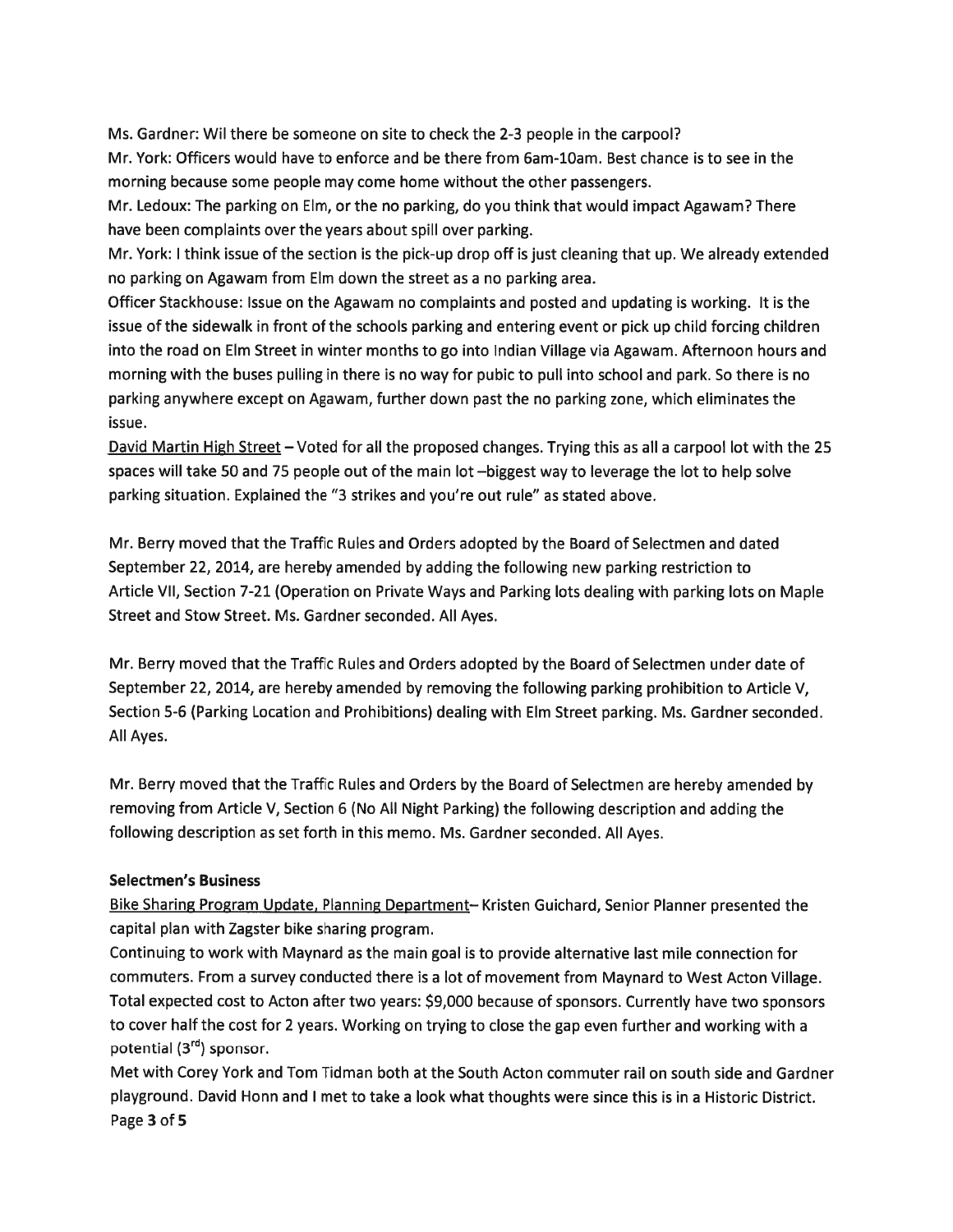Meeting with Historic District Commission on Jan 23<sup>rd</sup> and plan an addition follow-up meeting with stakeholders interested in using the program. Working with MBTA trying to figure out what they will require — i.e. license or fees.

Ms. Gardner: If you take bike from Maynard to South Acton train station will there be <sup>a</sup> bike there for you when you come back?

Ms. Guichard: Zagsters has taken <sup>a</sup> look at survey and proposed <sup>a</sup> feasibility study for Acton and Maynard. Their study came back to have 5 bikes at South Acton commuter station, 5 bikes West Acton Village and 5 bikes in downtown Maynard. What you would do is log in to the mobile application when you arrive and ge<sup>t</sup> your bike. More bikes aren't needed currently and will monitor it frequently. Mr. Berry: I think this is <sup>a</sup> grea<sup>t</sup> idea. Support it and used these bikes in New York and they seem to be hugely popular in Boston and Cambridge. Great initiative. Would you use <sup>a</sup> local bike mechanic?

Ms. Guichard: That is what we requested; It is up to Zagsters. We reached out to Pedal Power to let us know if interested. We would like to keep the mechanics local.

Mr. Berry: Where on the Gardner playground?

Ms. Guichard: There is <sup>a</sup> grass strip between sidewalk and wooden guardrail and measurements would fit there. Partially on playground and partial within Right-of-Way. We would need the board's approval to pu<sup>t</sup> this in the Right-of-Way. If it's on Gardner playground we would touch base with Recreation Commission.

Mr. Berry: Would you be ready to move after Town Meeting?

Ms. Guichard: Funds would be available on July  $1<sup>st</sup>$ . We are working to see if there are different payment options working with the money from our current sponsors.

Ms. Adachi: Is the idea to go by regularly to monitor bikes everyday if they have been wrecked? One bike left because in disrepair would not be good.

Ms. Guichard: If an individual go<sup>t</sup> <sup>a</sup> flat tire or something with the bike malfunctioned the individual would go on the mobile application and repor<sup>t</sup> that. There is also <sup>a</sup> GPS locater on the bike if you can't make it back to the station. Checking the bikes routinely is par<sup>t</sup> of contract working back and forth and reviewed with council. Regular maintenance checks and after 3 years all bikes would be renewed. There would be <sup>a</sup> regular check-in period even if something isn't check-in "wrong."

David Martin, High Street: Supportive. Wife has used bikes. Occasionally run out of bikes. <sup>I</sup> have noticed that sometimes they move the bikes from <sup>a</sup> crowed station to an empty station.

Ms. Guichard: That is something we have in the contact too. Get the data and look at where the need is and adjust.

### Consent Agenda

Mr. Berry moved to approve Consent Agenda Items 5-16. Ms. Gardner seconded. All Ayes.

Mr. Berry moved to adjourn. Ms. Gardner seconded. All Ayes. Meeting adorned at 7:58pm.

Respectfully submitted,

Page 4 of 5